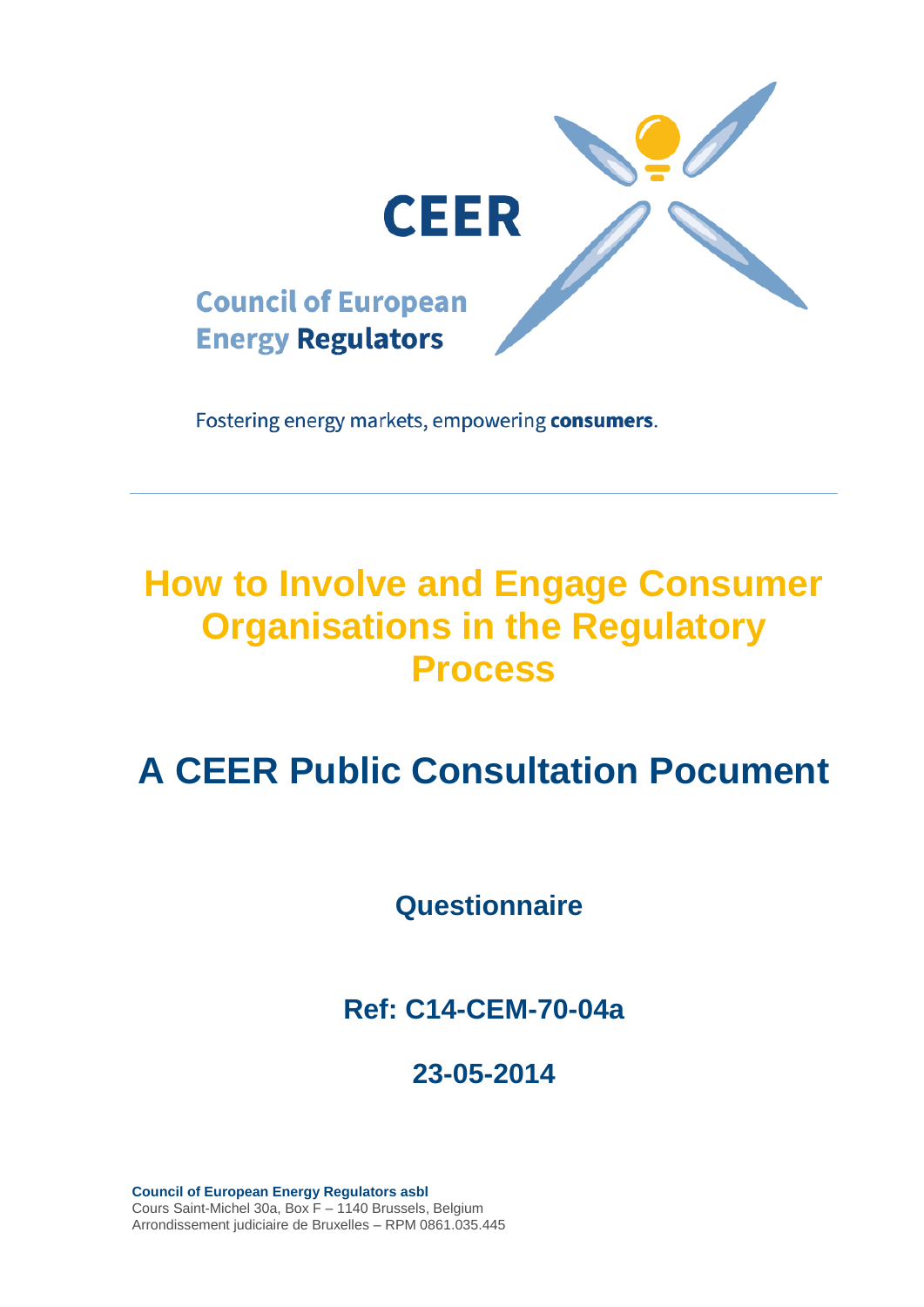

The following questionnaire must be filled in online until 8 August 2014.

# **Respondent Details (all fields mandatory):**

**\*Name of Organisation:**

**\*Type of organisation (multiple choice):**

- **Producer**
- **Supplier**
- **Consumer organisation**
- **Academic**
- **Think Tank**
- **Consulting Firm**
- **NGO**
- **Other, please specify (comment box)**

**\*Main tasks of Organisation:**

**\*Link to Organisation's Website:**

**\*Contact Person Full Name:**

**\*Contact email:**

**\*Contact phone:**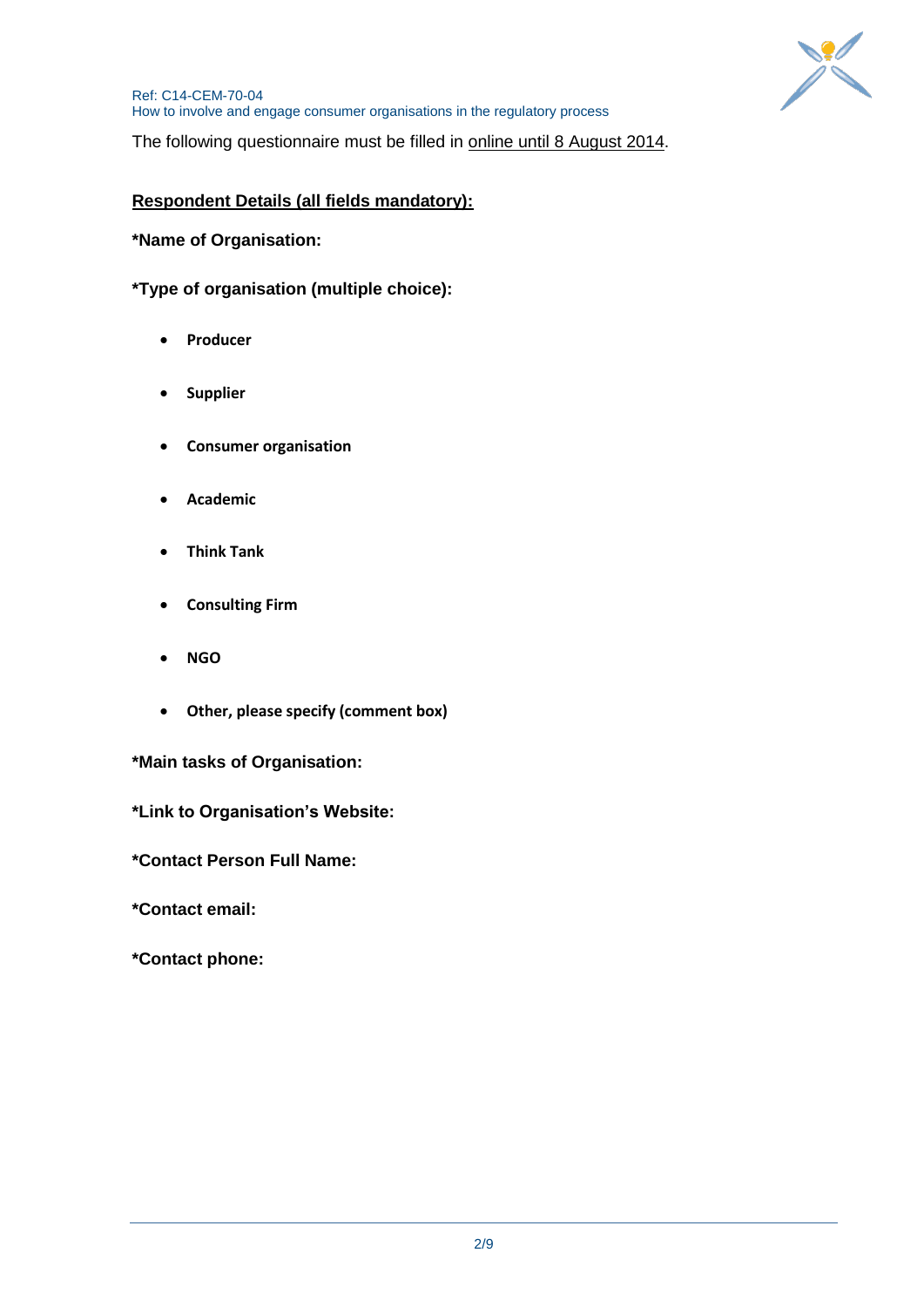

# **Information Exchange**

Recommendation 1 – Simplicity of Information (Information Exchange)

Information shared between NRAs and consumer organisations should be clear, simple and easy to understand. Technical data from NRAs should therefore be brought to an understandable level. NRAs should encourage consumer bodies to act likewise in relation to NRAs.

# **Question for Public Consultation:**

*Do you agree that there is a need to simplify the data exchanged between NRAs and consumer organisations in order to enhance added value to their relationship?* 

- *Yes*
- *No*

- *If no, why not? (Comment Box)*

Recommendation 2 – Visibility of Information (Information Exchange)

NRAs should ensure a high level of visibility in relation to their activities. This should be achieved by pro-actively delivering timely notifications about major decisions/publications and by supporting these documents with summary notes explaining core elements and effects on consumers. NRAs should encourage consumer bodies to act likewise in relation to NRAs.

#### **Question for Public Consultation:**

*Do you agree that major decisions and publications should be made more visible through notifications and explanatory notes summarising the core elements and impacts on consumers?* 

- *Fully agree*
- *Partially agree, I'd like to propose additional/different measures to create visibility* - *Comment Box*

- *No*

- *If no, why not? (Comment Box)*

Recommendation 3 – Improved Communication Channels (Information Exchange)

NRAs should identify contact persons in relevant fields of interest in order to allow information to flow more rapidly and directly on the basis of mutual trust. NRAs should encourage consumer bodies to act likewise in relation to NRAs.

# **Question for Public Consultation:**

*Do you think that information exchange between NRAs and consumer bodies can be further strengthened by identifying specific contact persons on both sides?* 

- *Yes*
- *Yes, but more needs to be done. I propose additional/different ways to improve communication channels*
	- *Comment Box*

- *No*

- *If no, why not? (Comment Box)*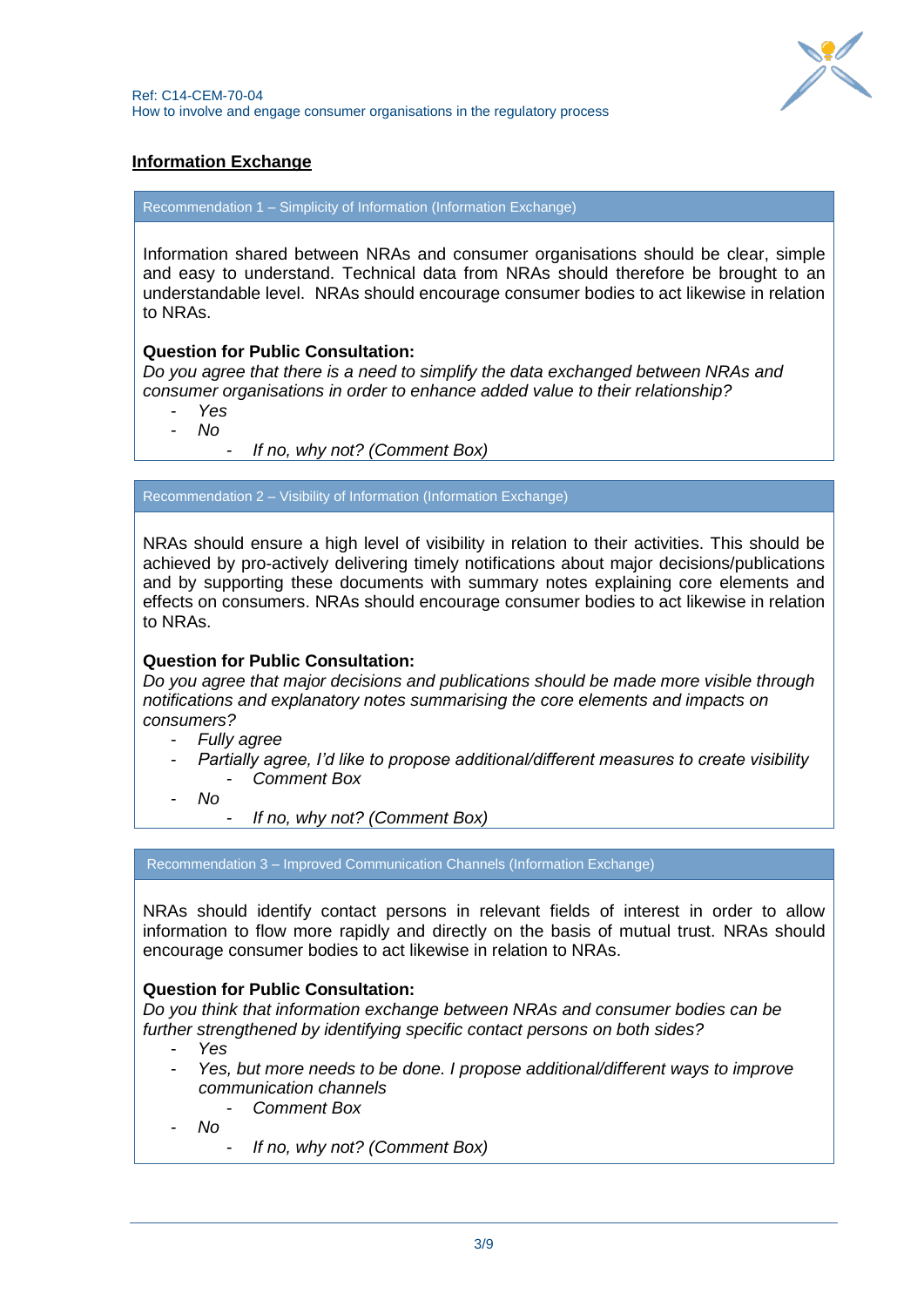

Recommendation 4 – Clear Framework for Information Sharing (Information Exchange)

In order to establish a clear cooperation framework recognised by both parties, NRAs should encourage consumer organisations to establish such a framework with them, e.g. through a Memorandum of Understanding in which the parties determine the basic principles in relation to how and which information should be spread. Such an agreement may be reviewed/updated regularly to take changing circumstances into account in the long-run.

# **Question for Public Consultation:**

*Do you think a clear framework for information sharing is useful to determine the basic rules of information sharing?*

- *Fully agree*
- *In principle yes but the following alternatives should be considered* - *Comment Box*
- *Don't agree*
	- *Why not? (Comment Box)*

# **Capacity Building**

Recommendation 5 – Synergies (Capacity Building)

NRAs should strengthen the performance in relation to consumer organisations and aim for joint capacity building measures given that they possess expertise of significant mutual value and try to achieve similar goals in relation to customer empowerment and protection. These synergies should not be left unexploited for the ultimate benefit of the final customer.

# **Question for Public Consultation:**

*Do you agree that the institutional performance of NRAs and consumer organisations could be improved through capacity building?*

- *Yes*
- *Partly agree*
	- *Explanation (Comment box)*
- *No*
	- *If no, why not? (Comment Box)*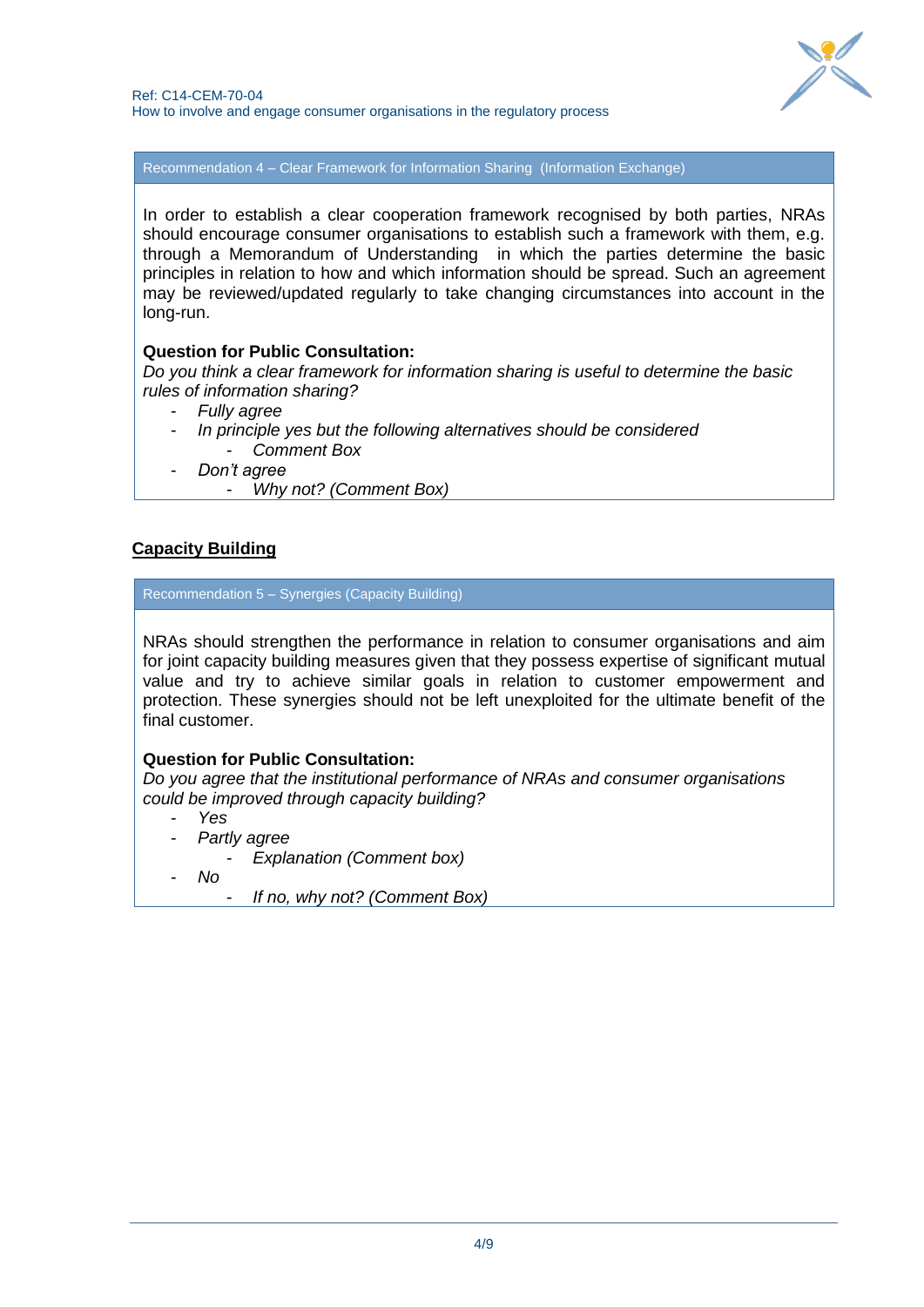

Recommendation 6 – Extent of Capacity Building (Capacity Building)

Capacity building should be proportionate both in terms of content and resources. It should allow NRAs and consumer organisations to enhance their level of knowledge with a view to allow for an informed dialogue.

#### **Question for Public Consultation:**

*Do you agree that capacity building should be carried out in a proportionate manner to allow for better individual results and a more competent dialogue?*

- *Yes*
- *Partly agree*
	- *Explanation (Comment box)*
	- *No*

- *If no, why not? (Comment Box)*

Recommendation 7 – Priority Subject Areas (Capacity Building)

Capacity building should be performed in clearly defined priority areas which may vary from country to country and from one institution to another. Priority areas can carefully be selected e.g. on the basis of circumstances in individual national markets, pressing customer needs and priority issues for the institutions involved as well as other relevant considerations.

#### **Question for Public Consultation:**

*Do you agree that NRAs and consumer organisations should concentrate their capacity building activities on selected priority areas? These areas could include as a priority e.g. relevant national and EU energy legislation, price formation (price components), smart energy (demand response, smart grids, smart meters, etc.) and functioning of wholesale markets.* 

- *Yes exactly*
- *Yes but in addition the following subject areas should be covered:* - *Comment Box*
- *No, instead of the mentioned issues we propose the following priority subject areas* - *Comment Box*

Recommendation 8 – Resource Management (Capacity Building)

NRAs should commit to a general principle of providing capacity building free of charge (i.e. without any extra cost such as tuition or service fees) and encourage consumer organisations to do the same. If extra costs cannot be avoided, additional incentives should be provided (e.g. course certificates, possibility to network, etc.) in order to receive sufficient value for money. Donors could be called upon if the intended activities qualify for funding.

#### **Questions for Public Consultation:**

*Do you agree that NRAs should agree to offer capacity building free of charge (i.e. with no extra costs) as a basic principle and encourage consumer organisations to do the same?*  - *Yes*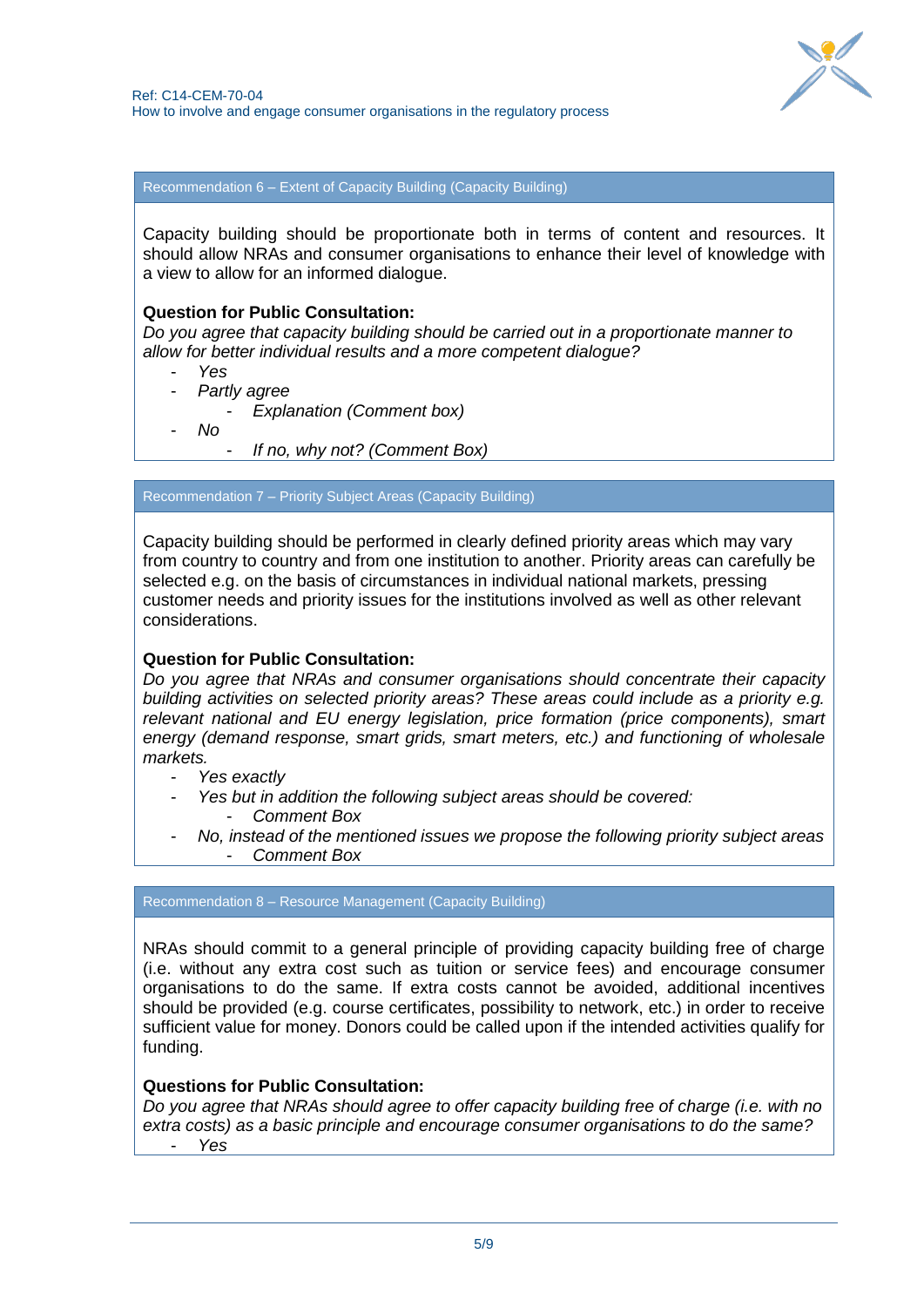

- *No*

- *If no, why not? (Comment Box)*

*Do you agree that additional incentives (such as certificates, networking, etc.) are needed if the beneficiary of capacity building is asked to pay money?*

- *Yes*
- *No*
	- *If no, why not? (Comment Box)*
- *Any further proposals for incentives that could work, please insert in comment box* - *Comment Box*

Recommendation 9 – Forms of Capacity Building (Capacity Building)

Capacity building should be realised through appropriate channels jointly agreed by NRAs and consumer organisations. Different groups may use different types of measures to reach information and knowledge depending on individual needs.

#### **Question for Public Consultation:**

*Do you agree that a combination of different measures involving e.g. the dissemination of knowledge via virtual means (web platforms) and physical trainings (on complex subject areas) as well as networking initiatives (e.g. multi-stakeholder dialogues) will help build capacity?*

- *Fully agree*
- *Partly agree, I would like to add/delete the following measures from the proposed list*
	- *Comment Box*
- *Don't agree*
	- *Why not? (Comment Box)*

Recommendation 10 – Best Practice from Other Sectors (Capacity Building)

NRAs should make an effort to find out whether any best practice examples on capacity building programmes exist in other (regulated) sectors that can be applied to the energy sector as well. At the same time, NRAs should encourage consumer organisations to report on any best practice examples they know about.

# **Question for Public Consultation:**

*Are you in favour of having NRAs look into other sectors and consider applying best practice examples in their capacity building programmes?* 

- *Yes*
- *No*

- *If no, why not? (Comment Box)*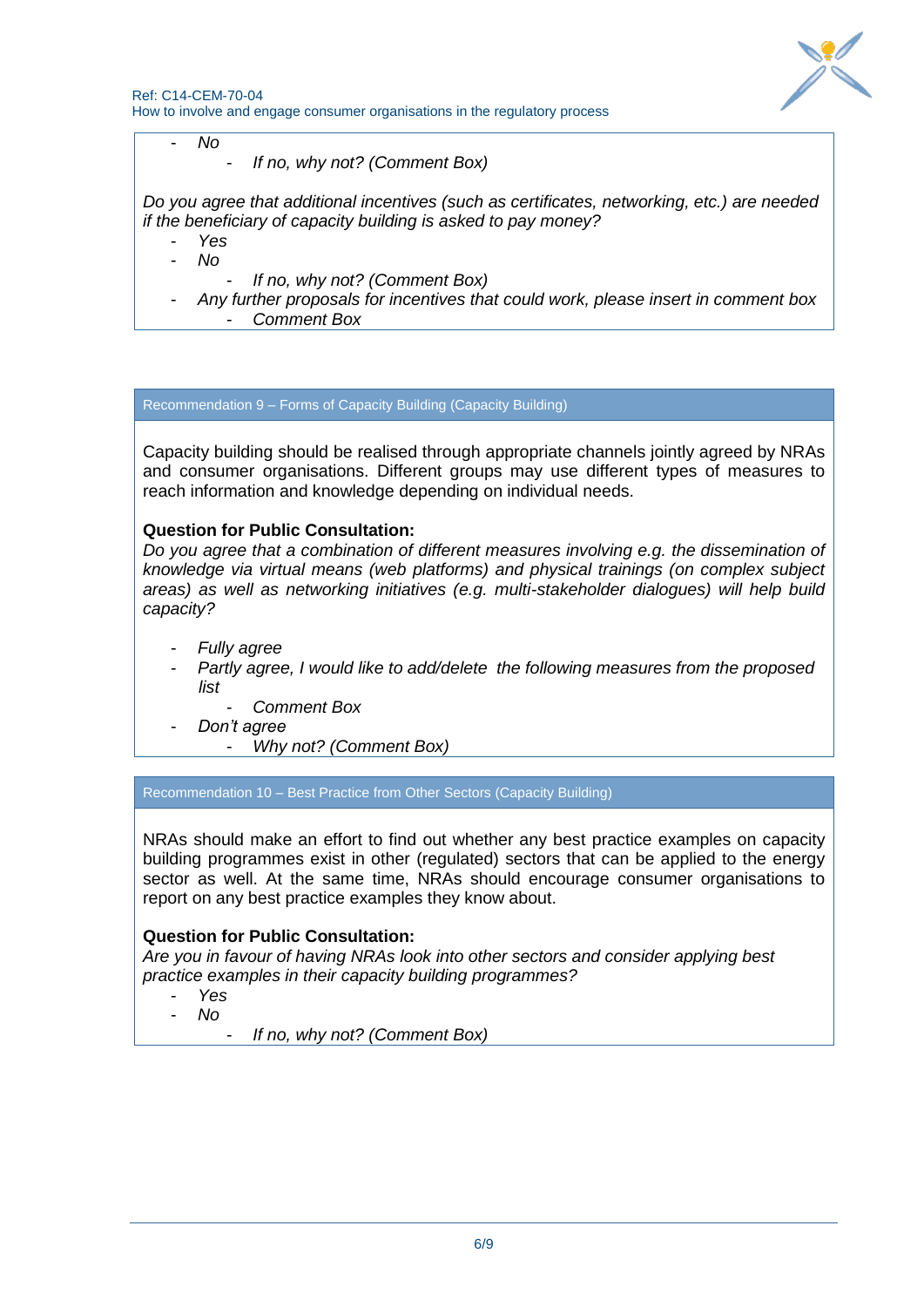

# **Regulatory Policy Development and Design**

Recommendation 11 – Overview of Future Developments of the Regulatory Framework (Regulatory Policy Development and Design)

As a prerequisite for an increased dialogue on strategic and policy related issues, NRAs should provide an overview of future developments regarding the regulatory framework and encourage consumer organisations to participate in this process.

#### **Question for Public Consultation:**

*Do you think that an overview of future regulatory framework developments could serve as a starting point for dialogue on strategic and policy related issues?*

- *Yes*

- *No*
- *If no, why not? (Comment Box)*

Recommendation 12 – Prioritisation of Future Regulatory Developments (Regulatory Policy Development and Design)

NRAs, in dialogue with consumer organisations, should identify key priority areas of future regulatory framework developments in order to establish a strongly focused discussion that also allows resource-constrained consumer bodies to get involved.

# **Question for Public Consultation:**

*Are you in favour of prioritising core policy areas in order to allow for a focused and resource-efficient collaboration?*

- *Yes*

- *No*

- *If no, why not? (Comment Box)*

Recommandation 13 – Public Consultations (information exchange)

Public consultations at national level should play a central role in the policy development process with a view to allowing interested stakeholders to take part in this process. Where appropriate, relevant consumer organisations' input may already be called upon in the early preparation phase of such consultation processes.

# **Question for Public Consultation:**

*Do you agree that public consultations are an appropriate tool to get stakeholders involved in regulatory policy development and that consumer organisations should be involved early on if appropriate?*

- *Fully agree*
- *Agree on the central role of public consultations but not on early involvement of consumer bodies*
	- *Comment Box*
- *Don't agree*
	- *If no, why not? (Comment Box)*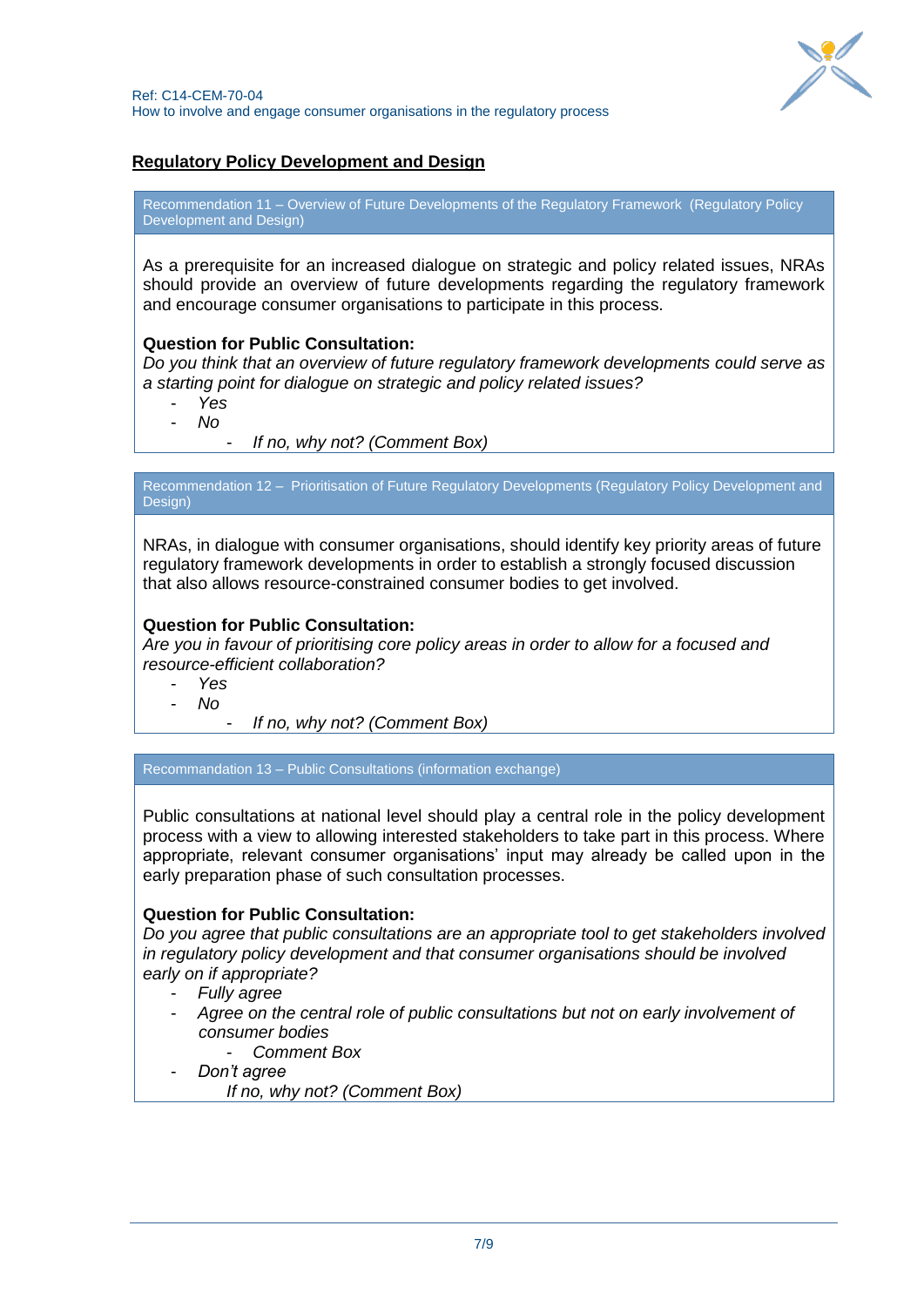

Recommendation 14 – Transparency (Regulatory Policy Development and Design)

NRAs should provide maximum transparency whenever possible and should ensure clarity on how input from consumer organisations is taken into consideration during the regulatory policy development process.

#### **Question for Public Consultation:**

*Do you believe more transparency will lead to wider acceptance of results by both NRAs and consumer organisations?*

- *Yes*

- *No*

- *If no, why not? (Comment Box)*

# **Implementation and Enforcement**

Recommendation 15 – Evidence-based Enforcement (Implementation and Enforcement)

Regulatory enforcement should be evidence-based and, thus, could include exchanges of information between NRAs and consumer organisations (as well as other market participants) with a view to detecting better potential non-compliant behaviour in the market and allow for a higher degree of acceptance and legitimacy of decisions even if the NRA does not have an obligation to act upon this information as it is ultimately the NRAs' decision when and how to ensure enforcement and compliance.

# **Question for Public Consultation:**

*Do you agree that the NRA should accept signals about potentially non-compliant behaviour in the market provided by consumer organisations and other market participants?*

- *Yes* - *No*

- *If no, why not? (Comment Box)*

# Recommendation 16 – Accountability (Implementation and Enforcement)

In order to enhance the accountability of NRAs, regulators should develop appropriate means of communication with consumer bodies (e.g. annual reports, etc.) to create effective transparency of regulatory actions and decisions.

# **Question for Public Consultation:**

*Do you agree that NRAs should develop appropriate means of communication to increase transparency and accountability of the regulator?*

- *Yes, fully agree*
- *Partially agree*
	- *Comment Box*
- *Don't agree*
	- *If no, why not? (Comment Box)*